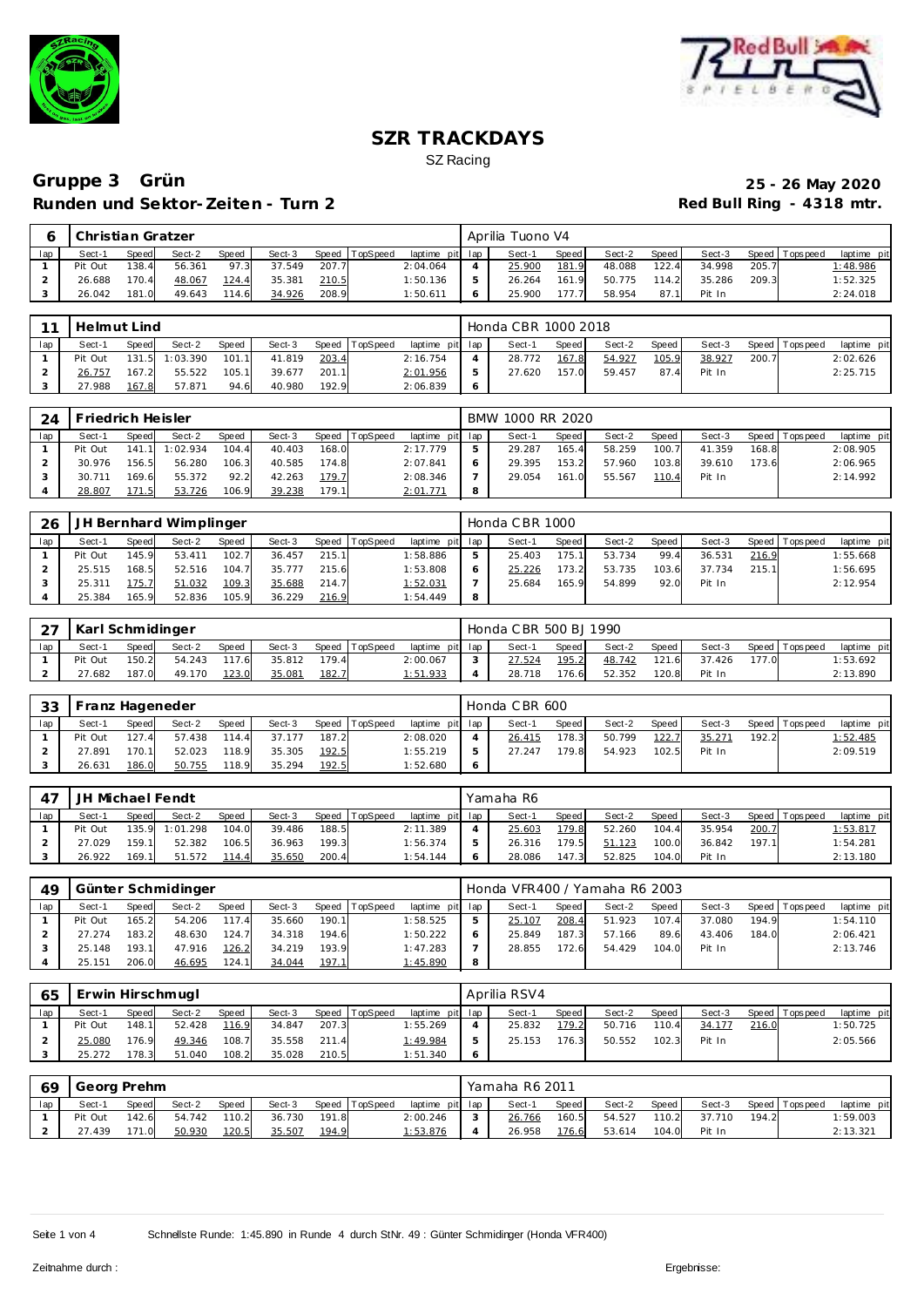



| 75 |                    |       | JH Andreas Pichler |       |        |       |                |                 | Aprilia Mile |       |                |       |        |       |                |             |
|----|--------------------|-------|--------------------|-------|--------|-------|----------------|-----------------|--------------|-------|----------------|-------|--------|-------|----------------|-------------|
|    | Sect-1             | Speed | Sect-2             | Speed | Sect-3 |       | Speed TopSpeed | laptime pit lap | Sect-1       | Speed | Sect-2         | Speed | Sect-3 |       | Speed Topspeed | laptime pit |
|    | Pit Out            |       | 133.7 1:01.226     | 89.9  | 43.134 | 196.4 |                | 2:13.040        | Pit Out      |       | 146.3 1:02.984 | 84.0  | 43.539 | 198.5 |                | 3:07.833    |
|    | <sup>2</sup> 7.226 | 165.4 | 59.548             | 87.5  | 40.494 | 199.3 |                | 2:07.268        | 27.379       | 167.2 | 57.832         | 85.4  | Pit In |       |                | 2:21.972    |
|    | 28.164             | 161.5 | 55.134             | 93.3  | Pit In |       |                | 2:13.783        |              |       |                |       |        |       |                |             |

| 79  | Josef Tagwercher |              |        |       |        |       |                |                 |         | Yamaha R6 |       |        |       |        |       |                |             |
|-----|------------------|--------------|--------|-------|--------|-------|----------------|-----------------|---------|-----------|-------|--------|-------|--------|-------|----------------|-------------|
| lap | Sect-1           | <b>Speed</b> | Sect-2 | Speed | Sect-3 |       | Speed TopSpeed | laptime pit lap |         | Sect-1    | Speed | Sect-2 | Speed | Sect-3 |       | Speed Topspeed | laptime pit |
|     | Pit Out          | 161.0        | 51.631 | 117.1 | 35.466 | 197.4 |                | 1:55.012        |         | 27.332    | 155.4 | 53.636 | 107.6 | 38.656 | 194.9 |                | 1:59.624    |
|     | 26.332           | 179.2        | 50.604 | 111.3 | 36.646 | 197.4 |                | 1:53.582        |         | 27.153    | 170.1 | 54.874 | 101.9 | Pit In |       |                | 2:23.093    |
|     | 25.725           | 185.7        | 49.983 | 112.5 | 37.312 | 196.7 |                | 1:53.020        | $\circ$ |           |       |        |       |        |       |                |             |

| 84  |         | Thomas Ritzer |        |              |        |       |                |                 |   | Aprilia RSV4 2015 |       |        |       |        |       |                 |             |
|-----|---------|---------------|--------|--------------|--------|-------|----------------|-----------------|---|-------------------|-------|--------|-------|--------|-------|-----------------|-------------|
| lap | Sect-1  | Speed         | Sect-2 | <b>Speed</b> | Sect-3 |       | Speed TopSpeed | laptime pit lap |   | Sect-1            | Speed | Sect-2 | Speed | Sect-3 |       | Speed Tops peed | laptime pit |
|     | Pit Out | 157.0         | 54.563 | 104.9        | 36.976 | 209.7 |                | 1:58.270        |   | 26.098            | 167.0 | 59.001 | 104.2 | 38.014 | 210.1 |                 | 2:03.113    |
|     | 26.327  | 166.2         | 53.047 | 111.6        | 36.593 | 206.5 |                | 1:55.967        |   | 26.479            | 169.1 | 53.487 | 110.9 | 36.381 | 210.5 |                 | 1:56.347    |
|     | 27.170  | 169.3         | 51.552 | 109.8        | 36.377 | 206.5 |                | 1:55.099        |   | 26.623            | 163.4 | 53.383 | 101.9 | Pit In |       |                 | 2:09.675    |
|     | 26.748  | 162.4         | 51.303 | 100.7        | 36.412 | 213.4 |                | 1:54.463        | 8 |                   |       |        |       |        |       |                 |             |

| 85  | JH Berthold Mayr |       |                |       |        |       |                |                 |    | Yamaha FZ8 |       |                |       |        |       |                 |             |
|-----|------------------|-------|----------------|-------|--------|-------|----------------|-----------------|----|------------|-------|----------------|-------|--------|-------|-----------------|-------------|
| lap | Sect-1           | Speed | Sect-2         | Speed | Sect-3 |       | Speed TopSpeed | laptime pit lap |    | Sect-1     | Speed | Sect-2         | Speed | Sect-3 |       | Speed Tops peed | laptime pit |
|     | Pit Out          |       | 126.2 1:03.233 | 92.8  | 43.950 | 169.0 |                | 2:19.196        |    | 31.100     |       | 141.1 1:09.077 | 83.7  | 45.484 | 161.9 |                 | 2:25.661    |
|     | 32.730           |       | 136.1 1:01.759 | 93.4  | 43.751 | 170.1 |                | 2:18.240        | ь  | 33.372     |       | 132.1 1:02.203 | 94.9  | Pit In |       |                 | 2:41.706    |
|     | 31.977           |       | 140.0 1:01.929 | 92.3  | 45.083 | 169.5 |                | 2:18.989        | -6 |            |       |                |       |        |       |                 |             |

| $\mathsf{O}^{\mathsf{T}}$ | JH Stefan Reiter |       |        |       |        |       |                 |                 | Triumph 675 |       |        |       |        |       |                |             |
|---------------------------|------------------|-------|--------|-------|--------|-------|-----------------|-----------------|-------------|-------|--------|-------|--------|-------|----------------|-------------|
| lap                       | Sect-1           | Speed | Sect-2 | Speed | Sect-3 | Speed | <b>TopSpeed</b> | laptime pit lap | Sect-1      | Speed | Sect-2 | Speed | Sect-3 |       | Speed Topspeed | laptime pit |
|                           | Pit Out          | 150.6 | 57.014 | 108.9 | 38.221 | 198.9 |                 | 2:06.762        | 25.826      | 180.4 | 54.573 | 100.0 | 38.638 | 203.0 |                | 1:59.037    |
|                           | 27.001           | 173.2 | 52.323 | 102.7 | 37.493 | 206.1 |                 | 1:56.817        | 26.335      | 185.7 | 54.755 | 97.3  | 39.287 | 204.2 |                | 2:00.377    |
|                           | 26.309           | 183.8 | 51.192 | 105.7 | 36.890 | 204.2 |                 | 1:54.391        | 29.120      | 145.1 | 59.312 | 97.6  | Pit In |       |                | 2:21.887    |

| 96  | Jürgen Krainer |       |        |       |        |       |                |                 | Honda CBR 1000RR |       |        |       |        |       |                |             |
|-----|----------------|-------|--------|-------|--------|-------|----------------|-----------------|------------------|-------|--------|-------|--------|-------|----------------|-------------|
| lap | Sect-1         | Speed | Sect-2 | Speed | Sect-3 |       | Speed TopSpeed | laptime pit lap | Sect-1           | Speed | Sect-2 | Speed | Sect-3 |       | Speed Topspeed | laptime pit |
|     | Pit Out        | 165.4 | 53.058 | 107.1 | 35.892 | 217.7 |                | 1:55.078        | 24.971           | 189.  | 48.672 | 110.7 | 34.862 | 217.3 |                | 1:48.505    |
|     | 25.613         | 165.7 | 51.570 | 116.6 | 35.421 | 216.4 |                | 1:52.604        | 25.295           | 178.0 | 50.478 | 106.3 | Pit In |       |                | 2:10.717    |
|     | 25.592         | 166.5 | 49.890 | 115.6 | 34.536 | 218.6 |                | 1:50.018        |                  |       |        |       |        |       |                |             |

| -98 |         | Thomas Holeis |        |       |        |       |                |                 |        | Yamaha R6 |       |        |       |        |       |                   |             |
|-----|---------|---------------|--------|-------|--------|-------|----------------|-----------------|--------|-----------|-------|--------|-------|--------|-------|-------------------|-------------|
| lap | Sect-1  | Speed         | Sect-2 | Speed | Sect-3 |       | Speed TopSpeed | laptime pit lap |        | Sect-     | Speed | Sect-2 | Speed | Sect-3 |       | Speed   Tops peed | laptime pit |
|     | Pit Out | 189.0         | 49.231 | 120.0 | 34.111 | 193.5 |                | 1:51.070        | $\sim$ | 24.996    | 200.2 |        | 17.9  | 33.241 | 197.8 |                   | 1:46.364    |
|     | 25.623  | 181.0         | 48.275 | 121.6 | 33.019 | 201.5 |                | 1:46.917        |        | 26.727    | 185.1 | 52.673 | 171   | Pit In |       |                   | 2:13.553    |

|     | 112 Tobias Fauland |       |                |              |        |       |                |                 | Suzuki GSX-R 600 |       |                |       |        |       |                 |             |
|-----|--------------------|-------|----------------|--------------|--------|-------|----------------|-----------------|------------------|-------|----------------|-------|--------|-------|-----------------|-------------|
| lap | Sect-1             | Speed | Sect-2         | <b>Speed</b> | Sect-3 |       | Speed TopSpeed | laptime pit lap | Sect-1           | Speed | Sect-2         | Speed | Sect-3 |       | Speed Tops peed | laptime pit |
|     | Pit Out            |       | 137.9 1:01.461 | 97.5         | 43.084 | 178.2 |                | 2:15.183        | 30.116           |       | 145.7 1:00.385 | 95.7  | 42.272 | 177.9 |                 | 2:12.773    |
|     | 30.864             | 153.2 | 1:02.360       | 90.0         | 43.929 | 173.4 |                | 2:17.153        | 31.072           |       | 142.1 1:05.018 | 85.7  | Pit In |       |                 | 2:37.368    |
|     | 29.650             | 155.4 | 1:00.315       | 96.4         | 44.189 | 184.3 |                | 2:14.154        |                  |       |                |       |        |       |                 |             |

| 171 | Andreas Messner |              |        |              |        |       |          |                 |   | Suzuki GSXR 1000 |         |        |       |        |       |                 |             |
|-----|-----------------|--------------|--------|--------------|--------|-------|----------|-----------------|---|------------------|---------|--------|-------|--------|-------|-----------------|-------------|
| lap | Sect-1          | <b>Speed</b> | Sect-2 | <b>Speed</b> | Sect-3 | Speed | TopSpeed | laptime pit lap |   | Sect-1           | Speed I | Sect-2 | Speed | Sect-3 |       | Speed Tops peed | laptime pit |
|     | Pit Out         | 132.3        | 55.900 | 110.4        | 39.810 | 192.2 |          | 2:05.386        |   | 26.657           | 160.5   | 53.648 | 110.9 | 37.852 | 200.7 |                 | 1:58.157    |
|     | 27.759          | 143.6        | 54.487 | 117.1        | 37.515 | 200.4 |          | 1:59.761        |   | 27.292           | 164.7   | 53.339 | 109.8 | 37.281 | 203.0 |                 | 1:57.912    |
|     | 27.621          | 147.5        | 53.355 | 111.8        | 37.817 | 201.9 |          | 1:58.793        |   | 27.638           | 155.6   | 53.007 | 113.2 | Pit In |       |                 | 2:16.880    |
|     | 27.648          | 151.0        | 54.256 | 107.6        | 37.040 | 203.4 |          | 1:58.944        | 8 |                  |         |        |       |        |       |                 |             |

|     | 172 Gernot Fuisz |              |        |       |        |       |          |                 | KTM RC8 |         |          |       |        |          |            |             |
|-----|------------------|--------------|--------|-------|--------|-------|----------|-----------------|---------|---------|----------|-------|--------|----------|------------|-------------|
| lap | Sect-1           | <b>Speed</b> | Sect-2 | Speed | Sect-3 | Speed | TopSpeed | laptime pit lap | Sect-1  | Speed I | Sect-2   | Speed | Sect-3 | Speed To | Tops pee d | laptime pit |
|     | Pit Out          | 143.6        | 57.158 | 95.4  | 37.500 | 200.0 |          | 2:04.504        | 26.360  | 178.6   | 49.278   | 121.7 | 35.217 | 199.3    |            | 1:50.855    |
|     | 26.414           | 171.5        | 48.290 | 120.3 | 35.529 | 201.1 |          | <u>1:50.233</u> | 25.796  | 178.0   | 50.968   | 115.4 | 38.655 | 201.1    |            | 1:55.419    |
|     | 25.367           | 179.8        | 49.855 | 117.4 | 35.542 | 200.0 |          | 1:50.764        | 26.429  | 167.2   | 1:00.588 | 76.4  | Pit In |          |            | 2:25.872    |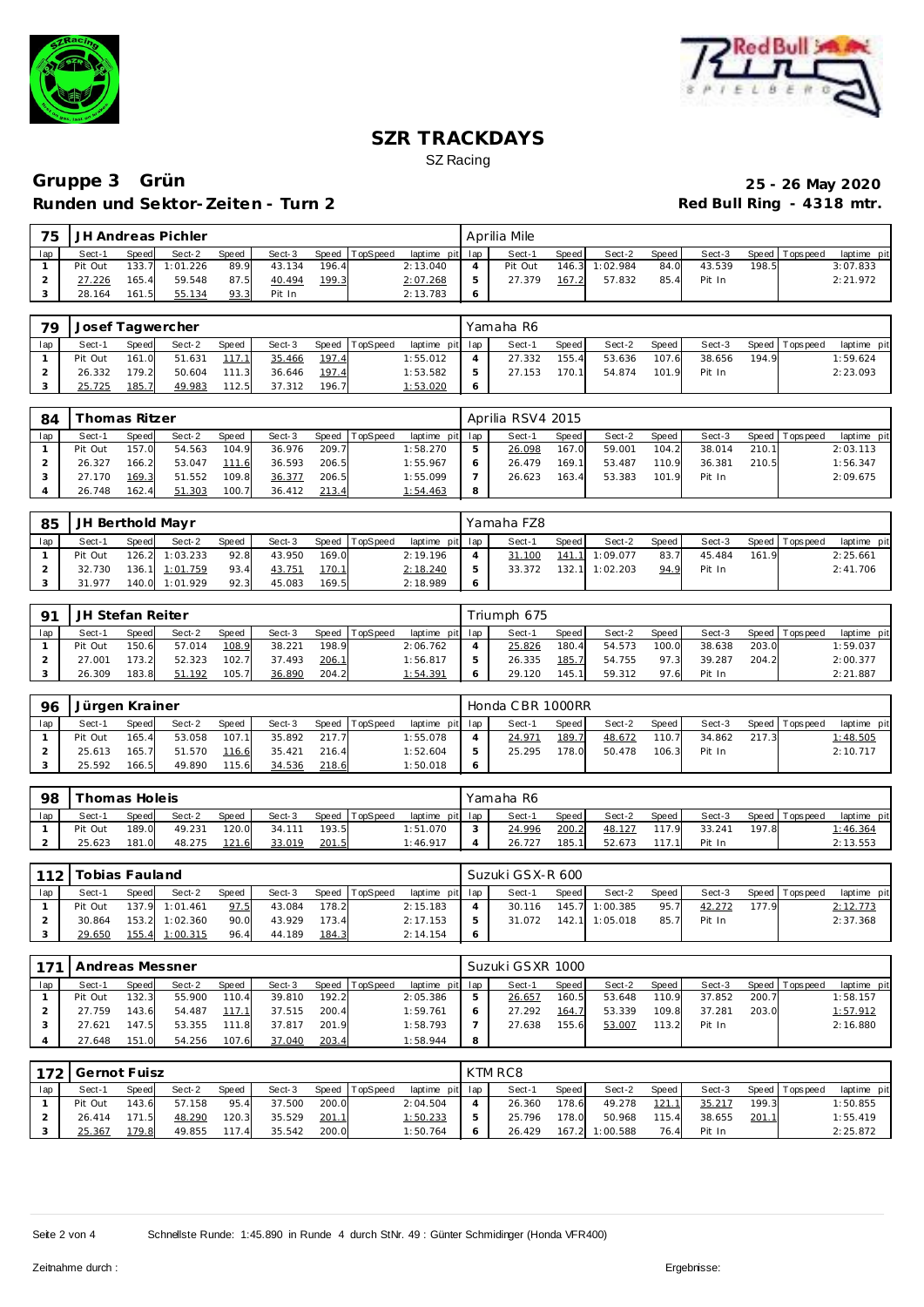



|     | 204   Martin Weißenbacher |              |        |       |        |       |                |                 |   | BMW S 1000RR 2012 |              |        |       |        |       |                |             |
|-----|---------------------------|--------------|--------|-------|--------|-------|----------------|-----------------|---|-------------------|--------------|--------|-------|--------|-------|----------------|-------------|
| lap | Sect-1                    | <b>Speed</b> | Sect-2 | Speed | Sect-3 |       | Speed TopSpeed | laptime pit lap |   | Sect-1            | <b>Speed</b> | Sect-2 | Speed | Sect-3 |       | Speed Topspeed | laptime pit |
|     | Pit Out                   | 146.7        | 57.003 | 103.4 | 37.502 | 215.1 |                | 2:04.595        |   | Pit Out           | 164.4        | 56.701 | 101.1 | 39.658 | 210.5 |                | 4:38.565    |
|     | 26.147                    |              | 51.581 | 108.2 | 37.948 | 210.9 |                | <u>1:55.676</u> |   | 26.433            | 177.2        | 53.428 | 86.0  | Pit In |       |                | 2:10.540    |
|     | 26.478                    | 77.2         | 50.287 | 1142  | Pit In |       |                | 2:00.723        | Ô |                   |              |        |       |        |       |                |             |

|     | 259   Patrick Haumtratz |       |        |       |        |       |                |                 | Suzuki GSXR 1000 2003 |       |        |       |        |       |                   |             |
|-----|-------------------------|-------|--------|-------|--------|-------|----------------|-----------------|-----------------------|-------|--------|-------|--------|-------|-------------------|-------------|
| lap | Sect-1                  | Speed | Sect-2 | Speed | Sect-3 |       | Speed TopSpeed | laptime pit lap | Sect-1                | Speed | Sect-2 | Speed | Sect-3 |       | Speed   Tops peed | laptime pit |
|     | Pit Out                 | 149.6 | 52.537 | 110.4 | 36.491 | 206.5 |                | 1:59.207        | 25.355                | 181.0 | 49.653 | 113.9 | 36.170 | 207.7 |                   | 1:51.178    |
|     | 26.279                  | 175.4 | 51.246 | 115.6 | 35.750 | 206.9 |                | 1:53.275        | 26.130                | 170.7 | 52.059 | 108.0 | Pit In |       |                   | 2:07.779    |
|     | 25.883                  | 173.2 | 50.349 | 109.5 | 36.613 | 207.3 |                | 1:52.845        |                       |       |        |       |        |       |                   |             |

|     |         | 295 JH Andreas Frauscher<br><b>Speed</b><br>Speed TopSpeed<br>Speed<br>Sect-2<br>Sect-3<br>59.808<br>127.6<br>194.9<br>98.7<br>39.985 |        |       |        |       |  |                 |   | Honda CBR 1000 |       |                |       |        |       |                 |             |
|-----|---------|---------------------------------------------------------------------------------------------------------------------------------------|--------|-------|--------|-------|--|-----------------|---|----------------|-------|----------------|-------|--------|-------|-----------------|-------------|
| lap | Sect-1  |                                                                                                                                       |        |       |        |       |  | laptime pit lap |   | Sect-1         | Speed | Sect-2         | Speed | Sect-3 |       | Speed Tops peed | laptime pit |
|     | Pit Out |                                                                                                                                       |        |       |        |       |  | 2:10.195        |   | 26.827         | 160.3 | 52.629         | 117.4 | 37.989 | 202.6 |                 | 1:57.445    |
|     | 29.297  | 143.8                                                                                                                                 | 57.735 | 103.3 | 39.124 | 205.7 |  | 2:06.156        |   | 26.365         |       | 169.6 1:01.335 | 100.4 | 41.478 | 210.9 |                 | 2:09.178    |
|     | 26.957  | 156.5                                                                                                                                 | 52.401 | 112.7 | 38.451 | 200.7 |  | 1:57.809        | 6 | 27.385         | 151.7 | 57.056         | 95.4  | Pit In |       |                 | 2:19.307    |

| 366 |         |        | Peter Fleischmann |       |        |       |                |                 |        |       |          |       |        |       |                 |             |
|-----|---------|--------|-------------------|-------|--------|-------|----------------|-----------------|--------|-------|----------|-------|--------|-------|-----------------|-------------|
| lap | Sect-1  | Speed  | Sect-2            | Speed | Sect-3 |       | Speed TopSpeed | laptime pit lap | Sect-1 | Speed | Sect-2   | Speed | Sect-3 |       | Speed Tops peed | laptime pit |
|     | Pit Out | 136.11 | 58.184            | 108.4 | 42.261 | 190.5 |                | 2:12.452        | 28.509 | 155.4 | 1:03.157 | 86.8  | 48.003 | 184.3 |                 | 2:19.669    |
|     | 30.396  | 159.5  | 57.246            | 100.9 | 41.923 | 203.8 |                | 2:09.565        | 29.312 | 144.7 | 57.931   | 99.8  | 43.231 | 197.8 |                 | 2:10.474    |
|     | 28.573  | 145.3  | 56.304            | 102.3 | 41.045 | 201.5 |                | 2:05.922        | 29.346 | 152.1 | 1:01.464 | 91.7  | Pit In |       |                 | 2:25.246    |
|     | 30.471  | 150.6  | 58.399            | 104.2 | 40.993 | 203.4 |                | 2:09.863        |        |       |          |       |        |       |                 |             |

| 393 | William Fury |       |        |       |        |       |                |                 |   | CBR 600 RR 2006 |       |                |       |        |       |                   |             |
|-----|--------------|-------|--------|-------|--------|-------|----------------|-----------------|---|-----------------|-------|----------------|-------|--------|-------|-------------------|-------------|
|     | Sect-1       | Speed | Sect-2 | Speed | Sect-3 |       | Speed TopSpeed | laptime pit lap |   | Sect-1          | Speed | Sect-2         | Speed | Sect-3 |       | Speed   Tops peed | laptime pit |
|     | Pit Out      | 154.1 | 57.168 | 100.6 | 42.269 | 176.8 |                | 2:11.583        |   | 29.134          | 184.1 | 52.563         | 105.1 | 39.294 | 186.9 |                   | 2:00.991    |
|     | 30.244       | 148.5 | 57.129 | 97.5  | 42.242 | 180.0 |                | 2:09.615        | b | 28.791          |       | 162.2 1:00.208 | 79.3  | Pit In |       |                   | 2:30.836    |
|     | 28.294       | 166.5 | 56.162 | 99.8  | 40.762 | 185.6 |                | 2:05.218        |   |                 |       |                |       |        |       |                   |             |

| 486 | Josef Ratzinger |       |        |        |        |       |                |                 |         | Kawasaki ZX6R 2003 |       |        |       |        |       |                |             |
|-----|-----------------|-------|--------|--------|--------|-------|----------------|-----------------|---------|--------------------|-------|--------|-------|--------|-------|----------------|-------------|
| lap | Sect-1          | Speed | Sect-2 | Speed  | Sect-3 |       | Speed TopSpeed | laptime         | pit lap | Sect-1             | Speed | Sect-2 | Speed | Sect-3 |       | Speed Topspeed | laptime pit |
|     | Pit Out         | 145.3 | 53.912 | 112.51 | 36.050 | 210.1 |                | 1:58.289        | ь       | 25.649             | 193.4 | 48.623 | 18.4  | 37.057 | 204.9 |                | 1:51.329    |
|     | 26.523          | 163.2 | 52.769 | 124.4  | 34.655 | 210.1 |                | 1:53.947        | 6       | 26.819             | 171.8 | 51.377 | 119.2 | 36.381 | 208.9 |                | 1:54.577    |
|     | 25.197          | 178.3 | 48.859 | 128.3  | 35.375 | 213.9 |                | <u>1:49.431</u> |         | 26.246             | 179.2 | 50.849 | 123.6 | 36.726 | 193.9 |                | 1:53.821    |
|     | 26.245          | 182.9 | 48.688 | 126.2  | 35.112 | 208.5 |                | 1:50.045        | 8       | 26.553             | 181.6 | 50.925 | 123.6 | Pit In |       |                | 2:04.844    |

|     | 1769 Günter Leitner<br>Speed<br>Speed TopSpeed<br>Sect-3<br>Speed<br>Sect-2<br>Sect-1<br>113.4 1:10.765<br>79.4<br>Pit Out<br>164.4<br>44.874 |  |                |       |        |       |  |                 | GSX-R 600 |       |                |       |        |       |                 |             |
|-----|-----------------------------------------------------------------------------------------------------------------------------------------------|--|----------------|-------|--------|-------|--|-----------------|-----------|-------|----------------|-------|--------|-------|-----------------|-------------|
| lap |                                                                                                                                               |  |                |       |        |       |  | laptime pit lap | Sect-1    | Speed | Sect-2         | Speed | Sect-3 |       | Speed Tops peed | laptime pit |
|     |                                                                                                                                               |  |                |       |        |       |  | 2:31.011        | 31.857    |       | 140.2 1:01.168 | 96.3  | 42.807 | 169.5 |                 | 2:15.832    |
|     | 33.342                                                                                                                                        |  | 140.9 1:02.792 | 100.9 | 43.468 | 169.8 |  | 2:19.602        | 31.746    |       | 154.1 1:08.271 | 83.6  | Pit In |       |                 | 2:39.547    |
|     | 32.247                                                                                                                                        |  | 141.9 1:02.403 | 91.2  | 44.074 | 175.9 |  | 2:18.724        |           |       |                |       |        |       |                 |             |

|     | 923   Klaus Hufnagel |       |        |              |        |       |                |                 | Suzuki GSXR 1000 2017 |       |        |       |        |       |                |             |
|-----|----------------------|-------|--------|--------------|--------|-------|----------------|-----------------|-----------------------|-------|--------|-------|--------|-------|----------------|-------------|
| lap | Sect-1               | Speed | Sect-2 | <b>Speed</b> | Sect-3 |       | Speed TopSpeed | laptime pit lap | Sect-1                | Speed | Sect-2 | Speed | Sect-3 |       | Speed Topspeed | laptime pit |
|     | Pit Out              | 144.3 | 55.881 | 115.4        | 36.305 | 220.0 |                | 2:00.193        | 24.704                | 184.8 | 48.479 | 117.6 | 33.585 | 222.2 |                | 1:46.768    |
|     | 25.376               | 160.3 | 52.277 | 118.9        | 34.872 | 221.3 |                | 1:52.525        | 24.755                | 178.0 | 49.637 | 117.6 | 34.921 | 220.0 |                | 1:49.313    |
|     | 25.239               | 188.3 | 48.923 | 121.6        | 34.015 | 224.1 |                | 1:48.177        | 25.668                | 176.3 | 48.343 | 121.3 | 33.977 | 221.3 |                | 1:47.988    |
|     | 24.750               | 180.7 | 48.620 | 116.6        | 34.841 | 223.1 |                | 1:48.211        | 24.891                | 183.2 | 48.587 | 116.9 | Pit In |       |                | 2:06.611    |

|     | 938   Dschambul Baschanov |       |               |              |        |       |                |             |     | Yamaha FZ1 |       |                |              |        |       |                |             |
|-----|---------------------------|-------|---------------|--------------|--------|-------|----------------|-------------|-----|------------|-------|----------------|--------------|--------|-------|----------------|-------------|
| lap | Sect-1                    | Speed | Sect-2        | <b>Speed</b> | Sect-3 |       | Speed TopSpeed | laptime pit | lap | Sect-1     | Speed | Sect-2         | <b>Speed</b> | Sect-3 |       | Speed Topspeed | laptime pit |
|     | Pit Out                   |       | 99.4 1:14.648 | 81.7         | 49.778 | 161.0 |                | 2:43.062    |     | 31.674     |       | 131.3 1:01.760 | 96.1         | 45.151 | 164.1 |                | 2:18.585    |
|     | 34.312                    | 129.2 | 1:05.407      | 91.7         | 43.730 | 168.5 |                | 2:23.449    |     | 32.375     |       | 134.2 1:05.586 | 90.3         | 49.219 | 152.1 |                | 2:27.180    |
|     | 32.715                    | 133.6 | 1:04.599      | 96.3         | 43.795 | 169.0 |                | 2:21.109    |     | 33.056     | 129.2 | 1:03.888       | 94.1         | Pit In |       |                | 2:30.090    |

| 949 | JH Michael Gruber |              |        |              |        |       |                |                 | Aprilia Tuono |       |                |       |        |       |                |             |
|-----|-------------------|--------------|--------|--------------|--------|-------|----------------|-----------------|---------------|-------|----------------|-------|--------|-------|----------------|-------------|
| lap | Sect-1            | <b>Speed</b> | Sect-2 | <b>Speed</b> | Sect-3 |       | Speed TopSpeed | laptime pit lap | Sect-1        | Speed | Sect-2         | Speed | Sect-3 |       | Speed Topspeed | laptime pit |
|     | Pit Out           | 144.5        | 56.446 | 102.3        | Pit In |       |                | 2:13.608        | 32.043        |       | 147.3 1:00.175 | 104.2 | 39.039 | 194.2 |                | 2:11.257    |
|     | Pit Out           | 142.4        | 54.664 | 108.7        | 42.415 | 165.9 |                | 3:03.106        | 26.790        | 159.1 | 54.015         | 103.6 | 39.059 | 191.8 |                | 1:59.864    |
|     | 31.913            | 137.7        | 55.001 | 102.9        | 40.596 | 166.2 |                | 2:07.510        | 27.455        | 156.3 | 57.266         | 95.1  | Pit In |       |                | 2:14.944    |